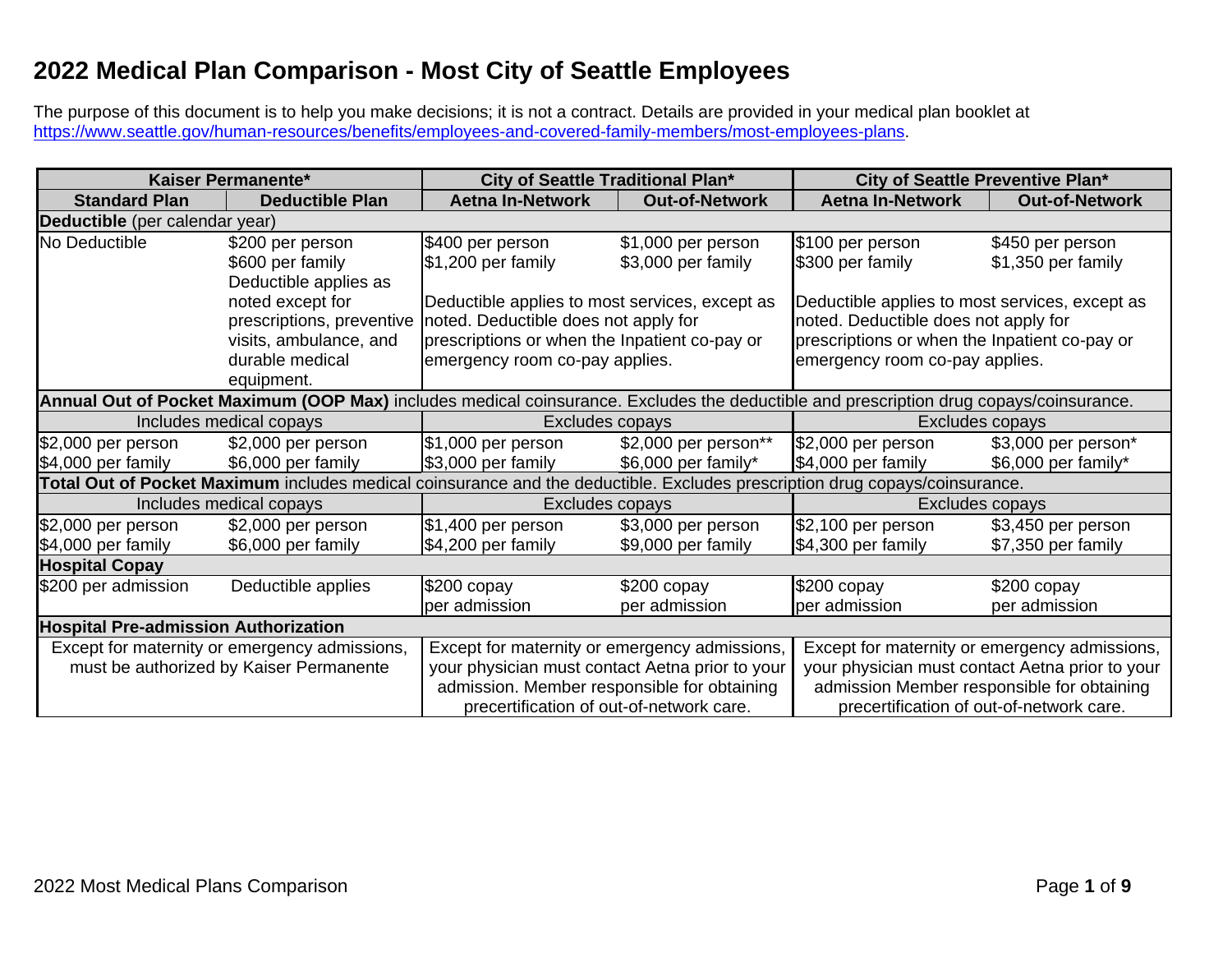| Kaiser Permanente*                                                                                                  |                                                                                                                                                            | City of Seattle Traditional Plan*                                                                             |                                                                                                                                                                                                     | City of Seattle Preventive Plan*                                                                                                                                                                                       |                                                                                                                                                                                 |  |  |
|---------------------------------------------------------------------------------------------------------------------|------------------------------------------------------------------------------------------------------------------------------------------------------------|---------------------------------------------------------------------------------------------------------------|-----------------------------------------------------------------------------------------------------------------------------------------------------------------------------------------------------|------------------------------------------------------------------------------------------------------------------------------------------------------------------------------------------------------------------------|---------------------------------------------------------------------------------------------------------------------------------------------------------------------------------|--|--|
| <b>Standard Plan</b>                                                                                                | <b>Deductible Plan</b>                                                                                                                                     | <b>Aetna In-Network</b>                                                                                       | <b>Out-of-Network</b>                                                                                                                                                                               | <b>Aetna In-Network</b>                                                                                                                                                                                                | <b>Out-of-Network</b>                                                                                                                                                           |  |  |
| <b>Choice of Providers</b>                                                                                          |                                                                                                                                                            |                                                                                                               |                                                                                                                                                                                                     |                                                                                                                                                                                                                        |                                                                                                                                                                                 |  |  |
|                                                                                                                     | All care and services provided at Kaiser<br>Permanente Facilities or network providers<br>Members may self-refer to<br>most Kaiser Permanente specialists. | Aetna contracted<br>providers. No primary<br>care physician selection<br>or referrals required.               | Any licensed, qualified Aetna contracted<br>provider of your<br>choice. Expenses<br>paid based on<br>recognized charges*.<br>You pay the<br>difference between<br>recognized and billed<br>charges. | providers. No primary<br>care physician selection<br>or referrals required.                                                                                                                                            | Any licensed, qualified<br>provider of your<br>choice. Expenses paid<br>based on recognized<br>charges*. You pay the<br>difference between<br>recognized and billed<br>charges. |  |  |
|                                                                                                                     | <b>COVERED EXPENSES</b>                                                                                                                                    |                                                                                                               |                                                                                                                                                                                                     |                                                                                                                                                                                                                        |                                                                                                                                                                                 |  |  |
| <b>Acupuncture</b>                                                                                                  |                                                                                                                                                            |                                                                                                               |                                                                                                                                                                                                     |                                                                                                                                                                                                                        |                                                                                                                                                                                 |  |  |
| \$15 copay for up to 8<br>visits per medical<br>diagnosis per calendar<br>year. Additional visits<br>when approved. | \$15 copay for up to 8<br>visits per medical<br>diagnosis per calendar<br>year. Additional visits<br>when approved.<br>Deductible applies.                 | Paid at 80%<br>Paid at 60%<br>Up to 12 visits per calendar year in- and<br>out-of-network combined            |                                                                                                                                                                                                     | Paid at 100% after<br>Paid at 60%<br>\$15 copay<br>Up to 20 visits per calendar year in- and out-of-<br>network combined                                                                                               |                                                                                                                                                                                 |  |  |
| <b>Alcohol/Drug Abuse Treatment (inpatient)</b>                                                                     |                                                                                                                                                            |                                                                                                               |                                                                                                                                                                                                     |                                                                                                                                                                                                                        |                                                                                                                                                                                 |  |  |
| Paid at 100% after<br>\$200 copay per<br>admission                                                                  | Paid at 100% after<br>deductible                                                                                                                           | Paid at 80% after \$200<br>copay<br>Review and coordination of care in complex<br>and partial hospitalization | Paid at 60% after<br>$$200$ copay                                                                                                                                                                   | Paid at 90% after \$200<br>copay<br>Review and coordination of care in complex<br>situations including residential treatment centers situations including residential treatment centers<br>and partial hospitalization | Paid at 60% after \$200<br>copay                                                                                                                                                |  |  |
| <b>Alcohol/Drug Abuse Treatment (outpatient)</b>                                                                    |                                                                                                                                                            |                                                                                                               |                                                                                                                                                                                                     |                                                                                                                                                                                                                        |                                                                                                                                                                                 |  |  |
| Paid at 100% after \$15<br>copay                                                                                    | Paid at 100% after \$15<br>co-pay Deductible<br>applies                                                                                                    | Paid at 80%<br>Additional focus on review and coordination of<br>care in complex situations including         | Paid at 60%                                                                                                                                                                                         | Paid at 100% after \$15<br>copay<br>Additional focus on review and coordination of<br>care in complex situations including                                                                                             | Paid at 60%                                                                                                                                                                     |  |  |
|                                                                                                                     |                                                                                                                                                            | psychological testing, neurological testing and<br>intensive outpatient.                                      |                                                                                                                                                                                                     | psychological testing, neurological testing and<br>intensive outpatient.                                                                                                                                               |                                                                                                                                                                                 |  |  |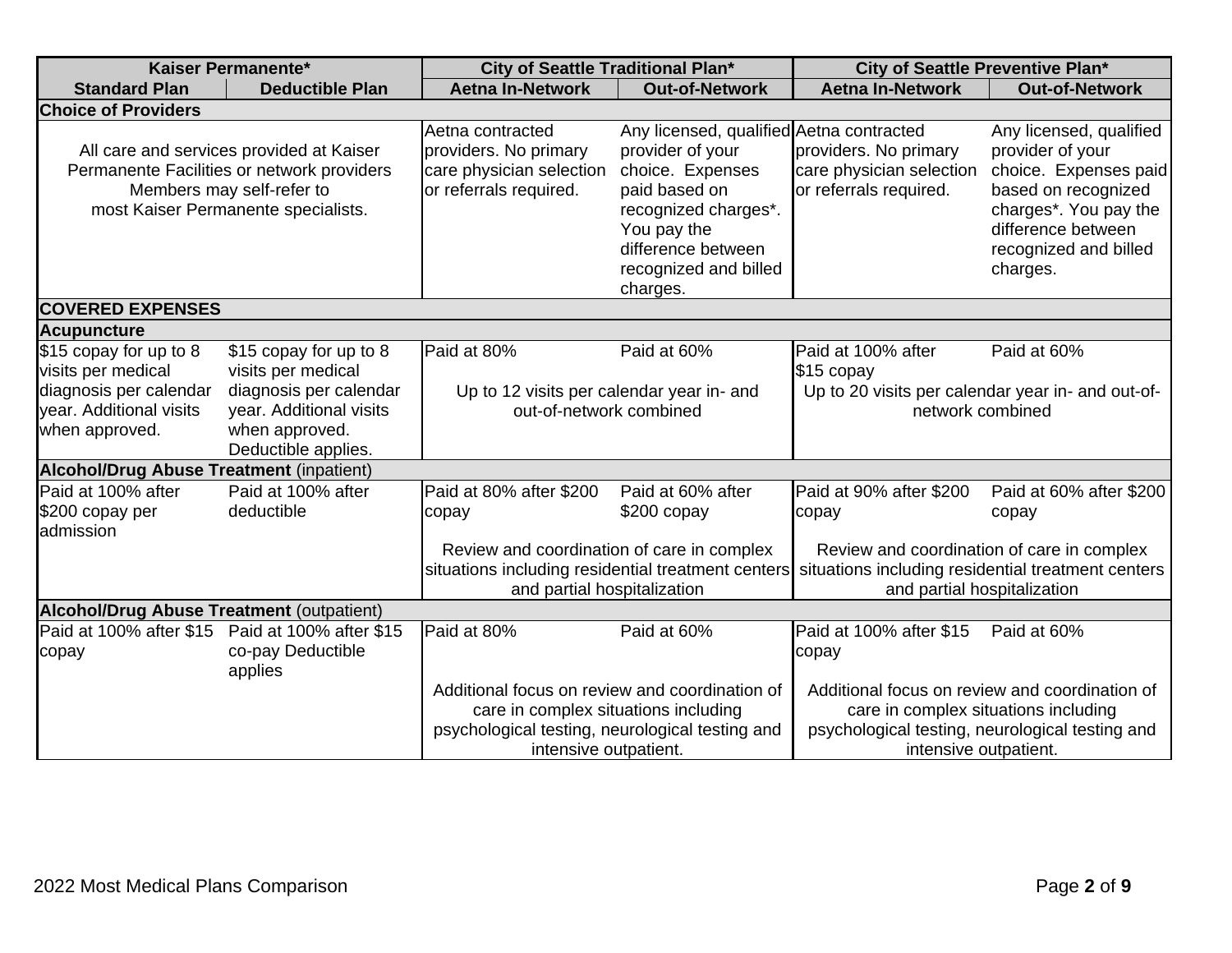| Kaiser Permanente*                                                                                                  |                                                                                                                                          | City of Seattle Traditional Plan*                                                                                         |                                                                                                                  | City of Seattle Preventive Plan*                                                                                 |                                                                                                                           |  |  |
|---------------------------------------------------------------------------------------------------------------------|------------------------------------------------------------------------------------------------------------------------------------------|---------------------------------------------------------------------------------------------------------------------------|------------------------------------------------------------------------------------------------------------------|------------------------------------------------------------------------------------------------------------------|---------------------------------------------------------------------------------------------------------------------------|--|--|
| <b>Standard Plan</b>                                                                                                | <b>Deductible Plan</b>                                                                                                                   | <b>Aetna In-Network</b>                                                                                                   | <b>Out-of-Network</b>                                                                                            | <b>Aetna In-Network</b>                                                                                          | <b>Out-of-Network</b>                                                                                                     |  |  |
| <b>Contraceptives</b>                                                                                               |                                                                                                                                          |                                                                                                                           |                                                                                                                  |                                                                                                                  |                                                                                                                           |  |  |
| For contraceptive drugs and devices,<br>see Prescription Drug benefit                                               |                                                                                                                                          | IUDs and Depo Provera covered as<br>medical benefits.<br>See Prescription Drug benefit.                                   |                                                                                                                  | IUDs and Depo Provera covered as<br>medical benefits.<br>See Prescription Drug benefit.                          |                                                                                                                           |  |  |
| <b>Durable Medical Equipment</b>                                                                                    |                                                                                                                                          |                                                                                                                           |                                                                                                                  |                                                                                                                  |                                                                                                                           |  |  |
| Paid at 80%                                                                                                         | Paid at 80%                                                                                                                              | Paid at 80%<br>Breast pump covered at<br>100% through<br><b>DME</b> provider                                              | Paid at 60%                                                                                                      | Paid at 90%<br>Breast pump covered at<br>100% through<br><b>DME</b> provider                                     | Paid at 60%                                                                                                               |  |  |
| <b>Emergency Medical Care</b>                                                                                       |                                                                                                                                          |                                                                                                                           |                                                                                                                  |                                                                                                                  |                                                                                                                           |  |  |
| <b>Urgent Care Clinic</b>                                                                                           |                                                                                                                                          |                                                                                                                           |                                                                                                                  |                                                                                                                  |                                                                                                                           |  |  |
| Paid at 100% after<br>\$15 copay                                                                                    | \$15 copay<br>Deductible applies                                                                                                         | Paid at 80%                                                                                                               | Paid at 60%                                                                                                      | Paid at 100% after<br>\$15 copay (no fee for<br>preventive care)                                                 | Paid at 60%                                                                                                               |  |  |
|                                                                                                                     | >Emergency Room (copays waived if admitted)                                                                                              |                                                                                                                           |                                                                                                                  |                                                                                                                  |                                                                                                                           |  |  |
| <b>Kaiser Permanente</b><br>facility: \$100 copay<br>facility: \$150 copay                                          | Kaiser Permanente<br>facility: \$100 copay<br>Non-Kaiser Permanente Non-Kaiser Permanente<br>facility: \$150 copay<br>Deductible applies | Paid at 80% after<br>$$150$ copay                                                                                         | Paid at 80% after<br>\$150 copay.<br>If non-emergency,<br>paid at 60% after<br>copay.                            | Paid at 90% after<br>$$150$ copay                                                                                | Paid at 90% after<br>$$150$ copay<br>If non-emergency, paid<br>at 60% after copay                                         |  |  |
| <b>&gt;Ambulance</b>                                                                                                |                                                                                                                                          |                                                                                                                           |                                                                                                                  |                                                                                                                  |                                                                                                                           |  |  |
| Paid at 80%.                                                                                                        | Paid at 80%.                                                                                                                             | Paid at 80% when medically necessary.<br>Non-emergency transportation must be<br>approved in advance by Aetna.            |                                                                                                                  | Paid at 90% when medically necessary.<br>Non-emergency transportation must be<br>approved in advance by Aetna.   |                                                                                                                           |  |  |
| <b>Gender Reassignment Services</b>                                                                                 |                                                                                                                                          |                                                                                                                           |                                                                                                                  |                                                                                                                  |                                                                                                                           |  |  |
| Covered as any other<br>service;<br>copays/coinsurance<br>depending on type and<br>location of service<br>provided. | Covered as any other<br>service;<br>copays/coinsurance<br>depend on type and<br>location of service<br>provided.                         | Covered as any other<br>service;<br>copays/coinsurance<br>depend on type and<br>location of service<br>provided.          | Covered as any other<br>service;<br>copays/coinsurance<br>depend on type and<br>location of service<br>provided. | Covered as any other<br>service;<br>copays/coinsurance<br>depend on type and<br>location of service<br>provided. | Covered as any other<br>service;<br>copays/coinsurance<br>depend on type and<br>location of service<br>provided.          |  |  |
| Hearing Aids (per ear, every 36 months)                                                                             |                                                                                                                                          |                                                                                                                           |                                                                                                                  |                                                                                                                  |                                                                                                                           |  |  |
| Up to \$1,000                                                                                                       | Up to \$1,000                                                                                                                            | Up to \$1,000<br>In-network coinsurance applies whether<br>purchased in- or out-of-network.<br>Deductible does not apply. | Up to \$1,000                                                                                                    | Up to \$1,000                                                                                                    | Up to \$1,000<br>In-network coinsurance applies whether<br>purchased in- or out-of-network.<br>Deductible does not apply. |  |  |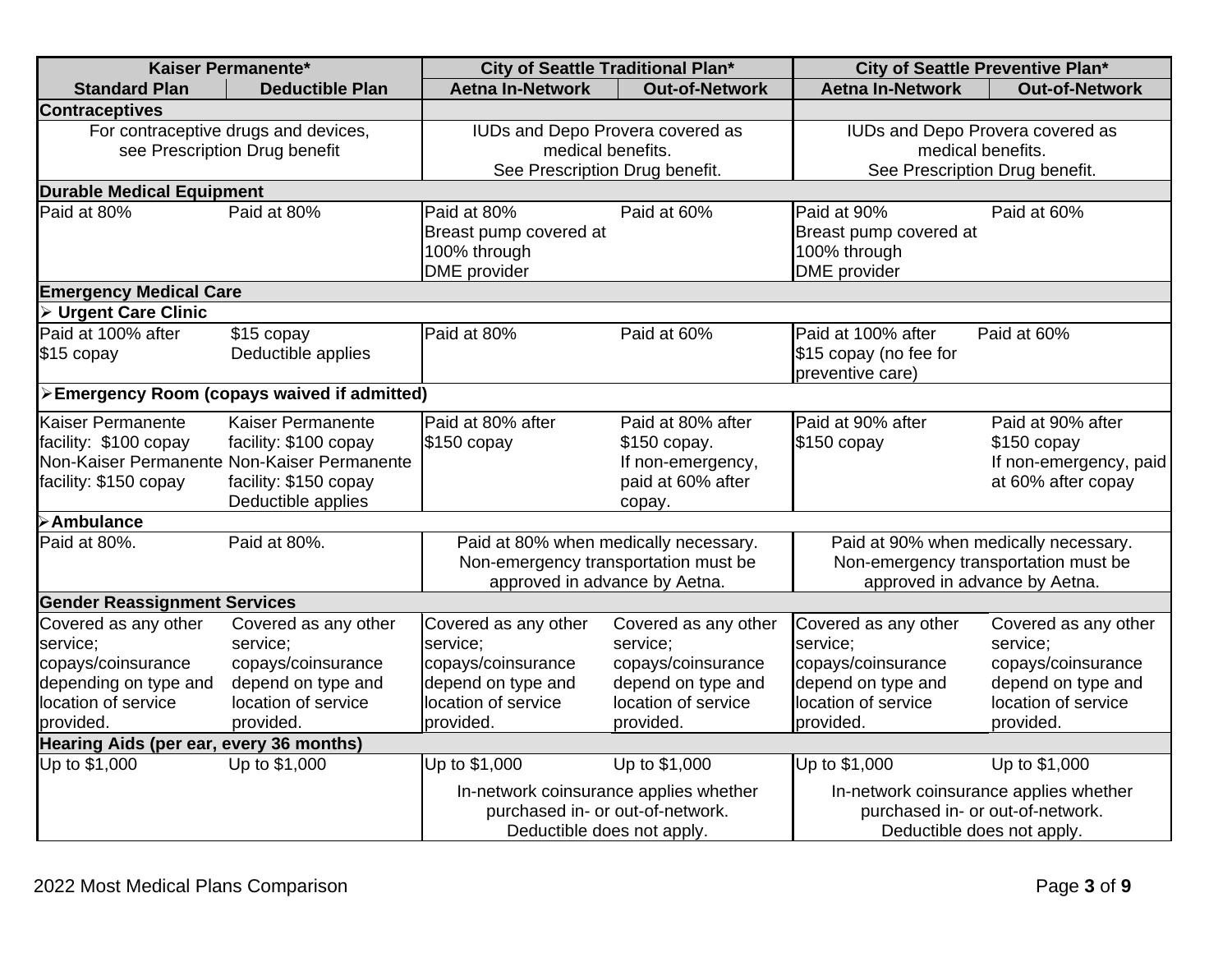|                                                                                                                                                                                                                                                         | Kaiser Permanente*                                                                                                                                                                                                                                                                            | City of Seattle Traditional Plan*                                                                                                                                                                                             |                                                                                                                                                                                                                                                                    | City of Seattle Preventive Plan*                                                                                                                                                                                             |                                                                                                                                                                                                                                                            |
|---------------------------------------------------------------------------------------------------------------------------------------------------------------------------------------------------------------------------------------------------------|-----------------------------------------------------------------------------------------------------------------------------------------------------------------------------------------------------------------------------------------------------------------------------------------------|-------------------------------------------------------------------------------------------------------------------------------------------------------------------------------------------------------------------------------|--------------------------------------------------------------------------------------------------------------------------------------------------------------------------------------------------------------------------------------------------------------------|------------------------------------------------------------------------------------------------------------------------------------------------------------------------------------------------------------------------------|------------------------------------------------------------------------------------------------------------------------------------------------------------------------------------------------------------------------------------------------------------|
| <b>Standard Plan</b>                                                                                                                                                                                                                                    | <b>Deductible Plan</b>                                                                                                                                                                                                                                                                        | <b>Aetna In-Network</b>                                                                                                                                                                                                       | <b>Out-of-Network</b>                                                                                                                                                                                                                                              | <b>Aetna In-Network</b>                                                                                                                                                                                                      | <b>Out-of-Network</b>                                                                                                                                                                                                                                      |
| <b>Home Health Care</b>                                                                                                                                                                                                                                 |                                                                                                                                                                                                                                                                                               |                                                                                                                                                                                                                               |                                                                                                                                                                                                                                                                    |                                                                                                                                                                                                                              |                                                                                                                                                                                                                                                            |
| Paid at 100% when<br>authorized. No visit limit when authorized.                                                                                                                                                                                        | Paid at 100%                                                                                                                                                                                                                                                                                  | Paid at 80%                                                                                                                                                                                                                   | Paid at 60%                                                                                                                                                                                                                                                        | Paid at 90%                                                                                                                                                                                                                  | Paid at 60%                                                                                                                                                                                                                                                |
|                                                                                                                                                                                                                                                         | No visit limit                                                                                                                                                                                                                                                                                | Maximum benefit of 130 visits per calendar year<br>for in- and out-of-network combined                                                                                                                                        |                                                                                                                                                                                                                                                                    | Maximum benefit of 130 visits per calendar year<br>for in- and out-of-network combined                                                                                                                                       |                                                                                                                                                                                                                                                            |
| <b>Hospital Inpatient</b>                                                                                                                                                                                                                               |                                                                                                                                                                                                                                                                                               |                                                                                                                                                                                                                               |                                                                                                                                                                                                                                                                    |                                                                                                                                                                                                                              |                                                                                                                                                                                                                                                            |
| Paid at 100% after \$200 Paid at 100%                                                                                                                                                                                                                   |                                                                                                                                                                                                                                                                                               | Paid at 80% after \$200                                                                                                                                                                                                       | Paid at 60% after                                                                                                                                                                                                                                                  | Paid at 90% after \$200                                                                                                                                                                                                      | Paid at 60% after                                                                                                                                                                                                                                          |
| copay per admission                                                                                                                                                                                                                                     | after deductible                                                                                                                                                                                                                                                                              | copay.                                                                                                                                                                                                                        | \$200 copay                                                                                                                                                                                                                                                        | copay.                                                                                                                                                                                                                       | \$200 copay                                                                                                                                                                                                                                                |
| <b>Hospital Outpatient</b>                                                                                                                                                                                                                              |                                                                                                                                                                                                                                                                                               |                                                                                                                                                                                                                               |                                                                                                                                                                                                                                                                    |                                                                                                                                                                                                                              |                                                                                                                                                                                                                                                            |
| Paid at 100% after<br>\$15 copay                                                                                                                                                                                                                        | \$15 copay<br>Deductible applies                                                                                                                                                                                                                                                              | Paid at 80% after<br>deductible.                                                                                                                                                                                              | Paid at 60% after<br>satisfaction of<br>deductible                                                                                                                                                                                                                 | Paid at 90% after<br>deductible.                                                                                                                                                                                             | Paid at 60% after<br>satisfaction of<br>deductible                                                                                                                                                                                                         |
| <b>Hospice</b>                                                                                                                                                                                                                                          |                                                                                                                                                                                                                                                                                               |                                                                                                                                                                                                                               |                                                                                                                                                                                                                                                                    |                                                                                                                                                                                                                              |                                                                                                                                                                                                                                                            |
| Paid at 100%<br>when authorized                                                                                                                                                                                                                         | Paid at 100%<br>when authorized                                                                                                                                                                                                                                                               | Paid at 80%                                                                                                                                                                                                                   | Paid at 60%                                                                                                                                                                                                                                                        | Paid at 90%                                                                                                                                                                                                                  | Not covered                                                                                                                                                                                                                                                |
| <b>Fertility Services</b>                                                                                                                                                                                                                               |                                                                                                                                                                                                                                                                                               |                                                                                                                                                                                                                               |                                                                                                                                                                                                                                                                    |                                                                                                                                                                                                                              |                                                                                                                                                                                                                                                            |
| Procedures covered<br>include artificial<br>insemination, ovulation<br>induction and Advanced<br>Reproductive<br>Technologies.<br>Copays/coinsurance<br>depend on type and<br>location of service<br>provided. \$20,000<br>lifetime maximum<br>benefit. | Procedures covered<br>include artificial<br>insemination, ovulation<br>induction, and Advanced induction and Advanced induction and<br>Reproductive<br>Technologies.<br>Copays/coinsurance<br>depend on type and<br>location of service<br>provided. \$20,000<br>lifetime maximum<br>benefit. | Procedures covered<br>include artificial<br>insemination, ovulation<br>Reproductive<br>Technologies.<br>Copays/coinsurance<br>depend on type and<br>location of service<br>provided. \$20,000<br>lifetime maximum<br>benefit. | Procedures covered<br>include artificial<br>insemination, ovulation linsemination, ovulation<br>Advanced<br>Reproductive<br>Technologies.<br>Copays/coinsurance<br>depend on type and<br>location of service<br>provided. \$20,000<br>lifetime maximum<br>benefit. | Procedures covered<br>include artificial<br>induction and Advanced<br>Reproductive<br>Technologies.<br>Copays/coinsurance<br>depend on type and<br>location of service<br>provided. \$20,000<br>lifetime maximum<br>benefit. | Procedures covered<br>include artificial<br>insemination, ovulation<br>induction and<br>Advanced<br>Reproductive<br>Technologies.<br>Copays/coinsurance<br>depend on type and<br>location of service<br>provided. \$20,000<br>lifetime maximum<br>benefit. |
| Maternity Care (delivery & related hospital)                                                                                                                                                                                                            |                                                                                                                                                                                                                                                                                               |                                                                                                                                                                                                                               |                                                                                                                                                                                                                                                                    |                                                                                                                                                                                                                              |                                                                                                                                                                                                                                                            |
| Paid at 100% after<br>\$200 copay<br>per admission                                                                                                                                                                                                      | Deductible applies.                                                                                                                                                                                                                                                                           | Paid at 80% after<br>$$200$ copay                                                                                                                                                                                             | Paid at 60% after<br>\$200 copay                                                                                                                                                                                                                                   | Paid at 90% after<br>\$200 copay                                                                                                                                                                                             | Paid at 60% after<br>$$200$ copay                                                                                                                                                                                                                          |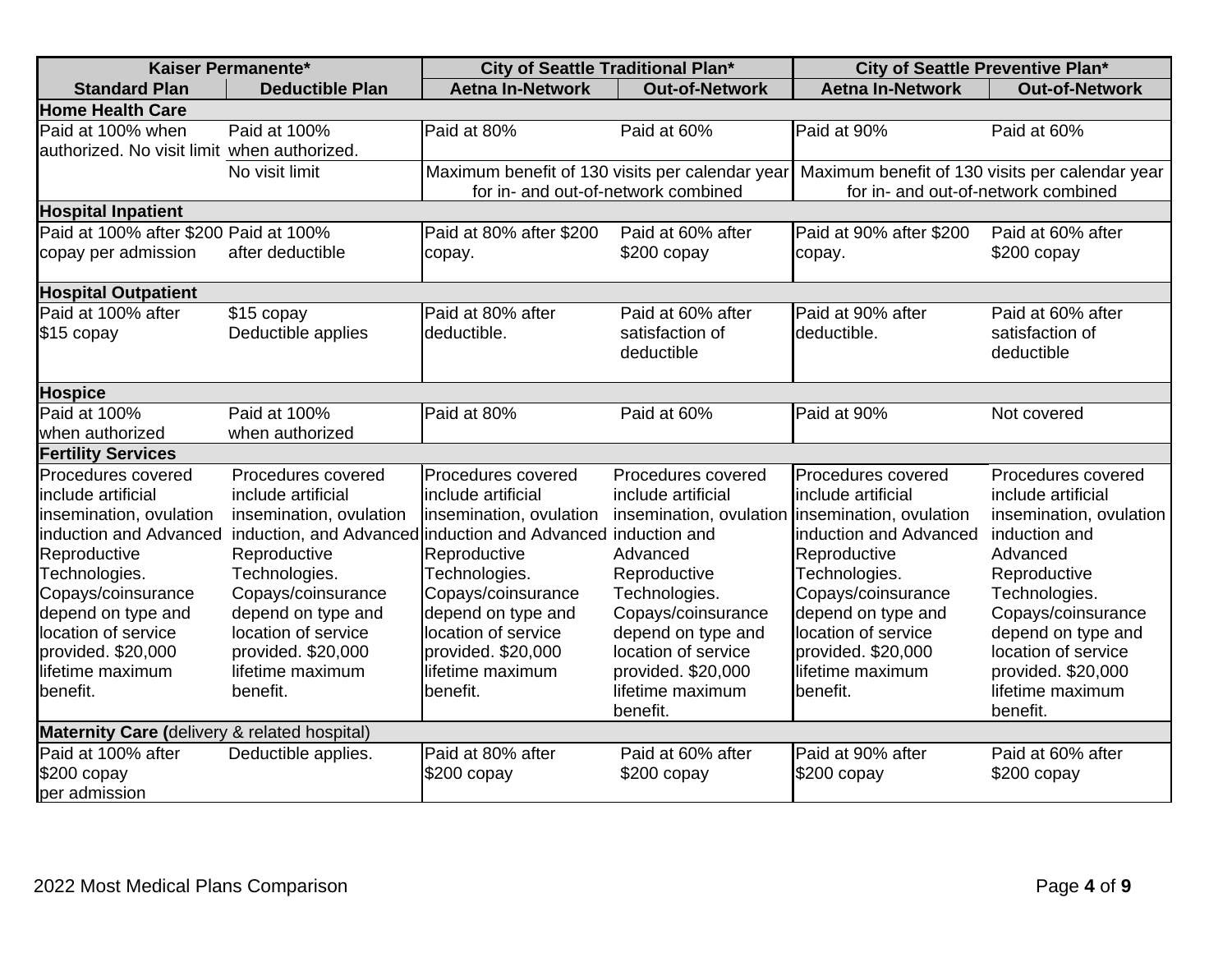| Kaiser Permanente*                                                                               |                                                                                                   | City of Seattle Traditional Plan*                                                                                                                                  |                                   | City of Seattle Preventive Plan*                                                                                                                                                    |                                  |
|--------------------------------------------------------------------------------------------------|---------------------------------------------------------------------------------------------------|--------------------------------------------------------------------------------------------------------------------------------------------------------------------|-----------------------------------|-------------------------------------------------------------------------------------------------------------------------------------------------------------------------------------|----------------------------------|
| <b>Standard Plan</b>                                                                             | <b>Deductible Plan</b>                                                                            | <b>Aetna In-Network</b>                                                                                                                                            | <b>Out-of-Network</b>             | <b>Aetna In-Network</b>                                                                                                                                                             | <b>Out-of-Network</b>            |
| <b>Maternity Care</b> (prenatal and postpartum)                                                  |                                                                                                   |                                                                                                                                                                    |                                   |                                                                                                                                                                                     |                                  |
| Paid at 100% after<br>\$15 copay<br>Routine care not<br>subject to outpatient<br>services copay. | \$15 copay<br>Deductible applies.<br>Routine care not subject<br>to outpatient services<br>copay. | Paid at 80%                                                                                                                                                        | Paid at 60%                       | Paid 100% after one<br>$$15$ copay                                                                                                                                                  | Paid at 60%                      |
| <b>Mental Health Care (inpatient)</b>                                                            |                                                                                                   |                                                                                                                                                                    |                                   |                                                                                                                                                                                     |                                  |
| Paid at 100% after \$200 Paid at 100% after<br>copay                                             | deductible                                                                                        | Paid at 80% after \$200<br>copay                                                                                                                                   | Paid at 60% after<br>$$200$ copay | Paid at 90% after \$200<br>copay                                                                                                                                                    | Paid at 60% after \$200<br>copay |
|                                                                                                  |                                                                                                   | Review and coordination of care in complex<br>and partial hospitalization.                                                                                         |                                   | Review and coordination of care in complex<br>situations including residential treatment centers situations including residential treatment centers<br>and partial hospitalization. |                                  |
| <b>Mental Health Care (outpatient)</b>                                                           |                                                                                                   |                                                                                                                                                                    |                                   |                                                                                                                                                                                     |                                  |
| Paid at 100% after<br>\$15 copay per session.                                                    | \$15 copay per session.<br>Deductible applies.                                                    | Paid at 80%<br>Ongoing consultation<br>with a behavioral health<br>provider by web, phone<br>or mobile device through<br>Teledoc.                                  | Paid at 80%                       | Paid at 100% after<br>\$15 copay<br>Ongoing consultation<br>with a behavioral health<br>provider by web, phone<br>or mobile device through<br>Teledoc.                              | Paid at 60% after<br>deductible  |
|                                                                                                  |                                                                                                   | Additional focus on review and coordination of<br>care in complex situations including<br>psychological testing, neurological testing and<br>intensive outpatient. |                                   | Additional focus on review and coordination of<br>care in complex situations including<br>psychological testing, neurological testing and<br>intensive outpatient.                  |                                  |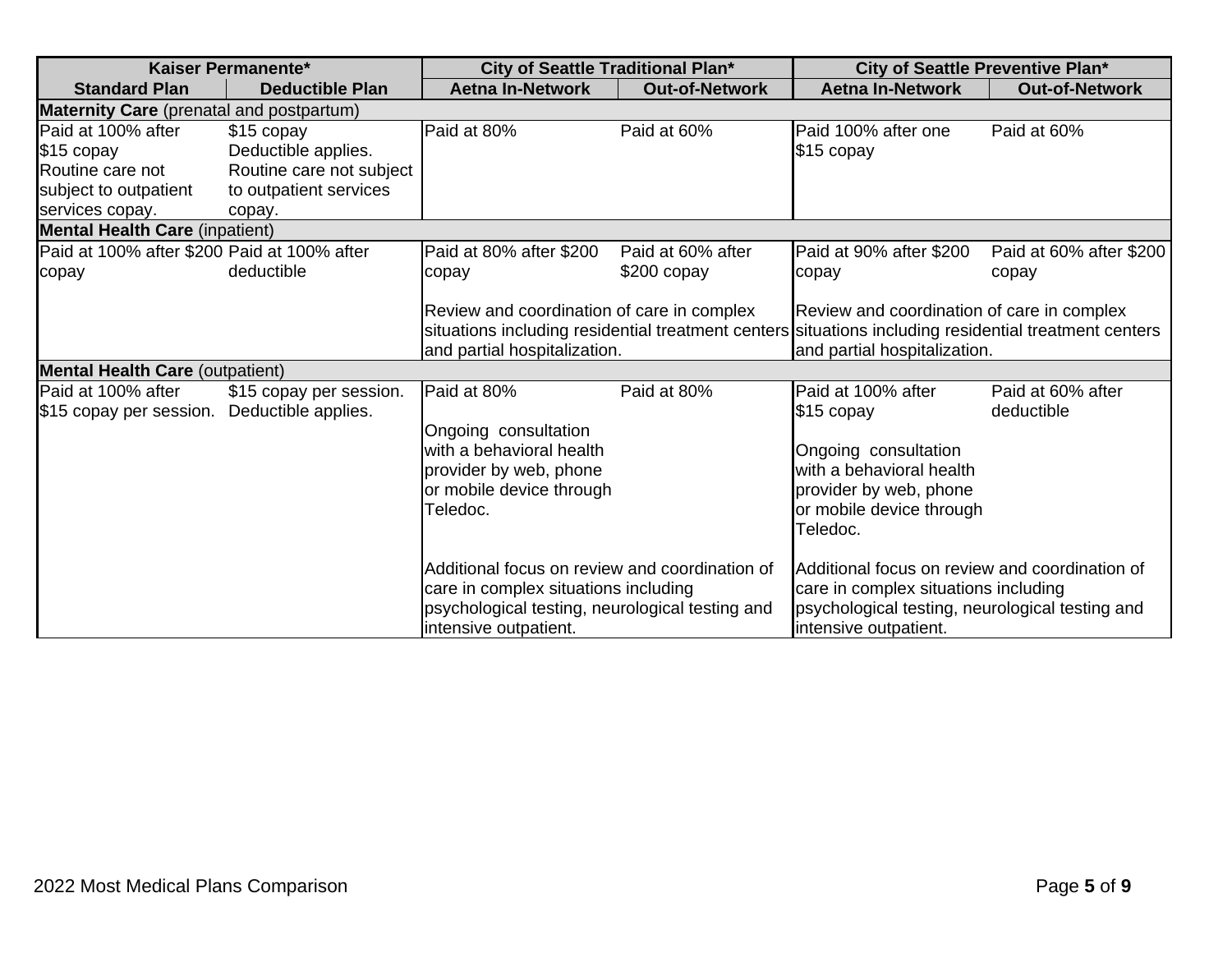| Kaiser Permanente*                                                                                                                                                                       |                                                                                                                                                                                          | City of Seattle Traditional Plan*                                                                                                                                                                                                                                                                                                                                                                                                                                                                                                                                                                                                                                                                                    |                       | City of Seattle Preventive Plan*                                                                                                                                                                                                                       |                       |
|------------------------------------------------------------------------------------------------------------------------------------------------------------------------------------------|------------------------------------------------------------------------------------------------------------------------------------------------------------------------------------------|----------------------------------------------------------------------------------------------------------------------------------------------------------------------------------------------------------------------------------------------------------------------------------------------------------------------------------------------------------------------------------------------------------------------------------------------------------------------------------------------------------------------------------------------------------------------------------------------------------------------------------------------------------------------------------------------------------------------|-----------------------|--------------------------------------------------------------------------------------------------------------------------------------------------------------------------------------------------------------------------------------------------------|-----------------------|
| <b>Standard Plan</b>                                                                                                                                                                     | <b>Deductible Plan</b>                                                                                                                                                                   | <b>Aetna In-Network</b>                                                                                                                                                                                                                                                                                                                                                                                                                                                                                                                                                                                                                                                                                              | <b>Out-of-Network</b> | <b>Aetna In-Network</b>                                                                                                                                                                                                                                | <b>Out-of-Network</b> |
| <b>Physician Office Visit</b>                                                                                                                                                            |                                                                                                                                                                                          |                                                                                                                                                                                                                                                                                                                                                                                                                                                                                                                                                                                                                                                                                                                      |                       |                                                                                                                                                                                                                                                        |                       |
| Paid at 100% after<br>\$15 copay.                                                                                                                                                        | Paid at 100% after<br>\$15 copay.<br>Deductible applies                                                                                                                                  | Paid at 80%<br>Additional access to<br>medical consultation with<br>a physician by web,<br>phone or mobile device<br>for selected short-term<br>services through<br>Teladoc.                                                                                                                                                                                                                                                                                                                                                                                                                                                                                                                                         | Paid at 60%           | Paid at 100% after \$15<br>copay per visit (waived<br>for preventive care)<br>Additional access to<br>medical consultation with<br>a physician by web,<br>phone or mobile device<br>for selected short-term<br>services through<br>Teladoc.            | Paid at 60%           |
| <b>Prescription Drugs (retail)</b>                                                                                                                                                       |                                                                                                                                                                                          |                                                                                                                                                                                                                                                                                                                                                                                                                                                                                                                                                                                                                                                                                                                      |                       |                                                                                                                                                                                                                                                        |                       |
| For a 30-day supply:<br>Generic: \$15 copay.<br>Generic contraceptive<br>drugs paid at 100%.<br>Brand: \$30 copay<br><b>Brand contraceptive</b><br>drugs and devices<br>subject to copay | For a 30-day supply:<br>Generic: \$15 copay.<br>Generic contraceptive<br>drugs paid at 100%.<br>Brand: \$30 copay<br><b>Brand contraceptive</b><br>drugs and devices<br>subject to copay | For a 31-day supply:<br>Generic:<br>30% coinsurance.<br>Generic contraceptive<br>drugs paid at 100%.<br><b>Brand:</b><br>40% coinsurance<br>The minimum<br>coinsurance is \$10, or<br>actual cost of the drug if<br>less. Maximum is \$100<br>per drug.                                                                                                                                                                                                                                                                                                                                                                                                                                                              | Not covered           | For a 31-day supply:<br>Generic:<br>30% coinsurance<br>Generic contraceptive<br>drugs paid at 100%.<br><b>Brand:</b><br>40% coinsurance<br>The minimum<br>coinsurance is \$10, or<br>actual cost of the drug if<br>less. Maximum is \$100<br>per drug. | Not covered           |
| Smoking cessation<br>prescription drugs not<br>subject to<br>pharmacy copay.                                                                                                             | Smoking cessation<br>prescription drugs not<br>subject to<br>pharmacy copay.                                                                                                             | Coinsurance applies to the prescription \$1,200 out-of-pocket annual maximum per person, \$3,600<br>per family. Prescription Allowance on all non-sedating antihistamines (for allergy symptoms) and<br>Proton Pump Inhibitors (for heartburn relief and ulcer treatment). City pays \$20 per month, and<br>plan participant pays remaining; some over the counter medications are also included. \$5 copay<br>for generic diabetic drugs and supplies, \$15 copay for brand. Many contraceptive products are<br>covered. IUDs and Depo Provera covered under the medical plan benefit. Coinsurance for<br>asthma, anti-high cholesterol, and tobacco cessation drugs 10% for generic and 20% for brand<br>pharmacy. |                       |                                                                                                                                                                                                                                                        |                       |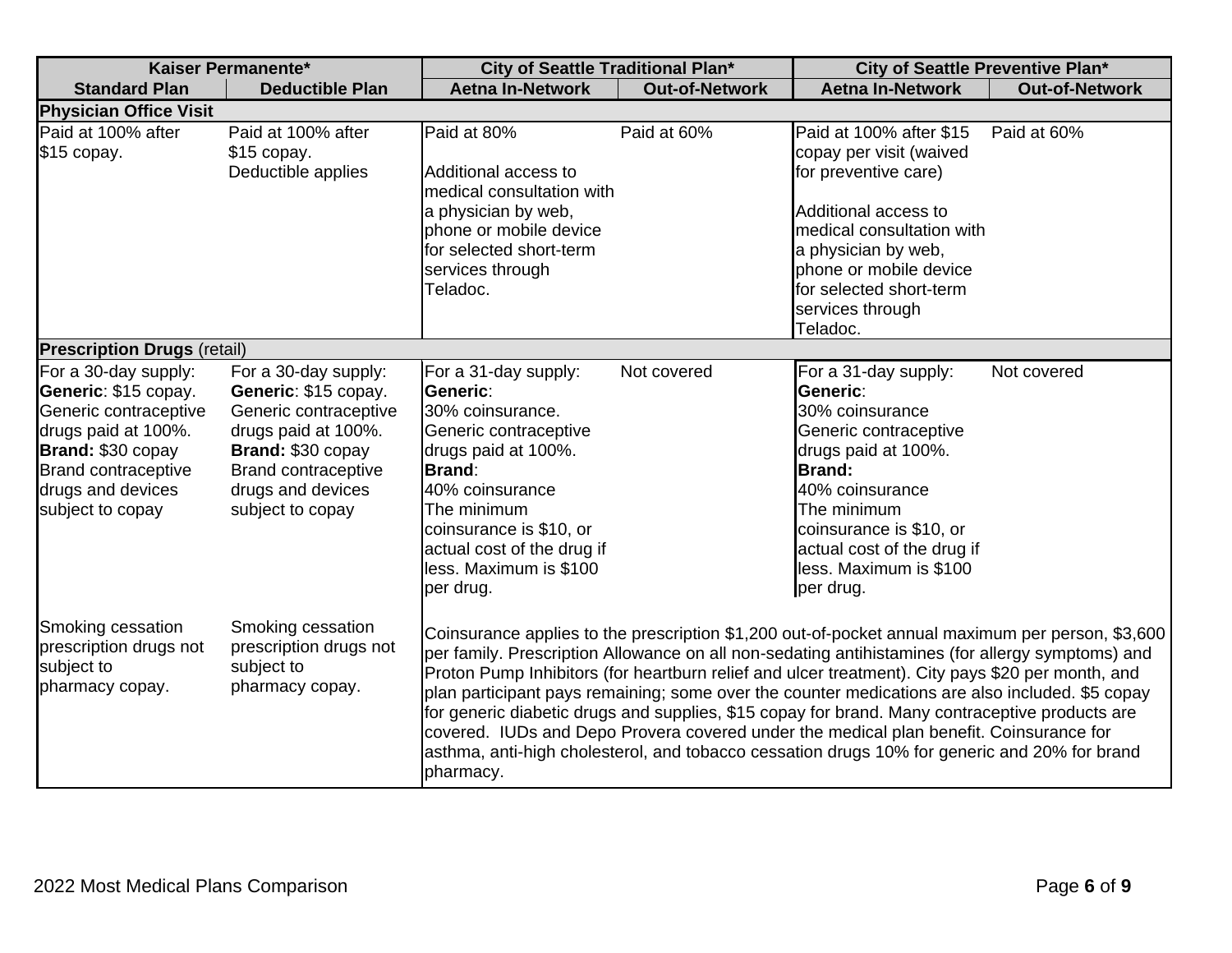| Kaiser Permanente*                                                                                                                                               |                                                                                                                       | City of Seattle Traditional Plan*                                                                                                                                                                                     |                                   | City of Seattle Preventive Plan*                                                                                                                                                                   |                                                      |
|------------------------------------------------------------------------------------------------------------------------------------------------------------------|-----------------------------------------------------------------------------------------------------------------------|-----------------------------------------------------------------------------------------------------------------------------------------------------------------------------------------------------------------------|-----------------------------------|----------------------------------------------------------------------------------------------------------------------------------------------------------------------------------------------------|------------------------------------------------------|
| <b>Standard Plan</b>                                                                                                                                             | <b>Deductible Plan</b>                                                                                                | <b>Aetna In-Network</b>                                                                                                                                                                                               | <b>Out-of-Network</b>             | <b>Aetna In-Network</b>                                                                                                                                                                            | <b>Out-of-Network</b>                                |
| <b>Prescription Drugs (mail order)</b>                                                                                                                           |                                                                                                                       |                                                                                                                                                                                                                       |                                   |                                                                                                                                                                                                    |                                                      |
| For a 90-day supply:<br>Generic: \$45 copay.<br>Generic contraceptive<br>drugs paid at 100%.<br>Brand: \$90 copay<br>Contraceptive drugs and devices are covered | For a 90-day supply:<br>Generic: \$30 copay.<br>Generic contraceptive<br>drugs paid at 100%.<br>Brand: \$60 copay     | For a 90-day supply:<br>Generic:<br>30% coinsurance.<br>Generic contraceptive<br>drugs paid at 100%.<br>Brand: 40% coinsurance                                                                                        | <b>Not Covered</b>                | For a 90-day supply:<br>Generic:<br>30% coinsurance.<br>Generic contraceptive<br>drugs paid at 100%.<br><b>Brand:</b> 40% coinsurance                                                              | Not Covered                                          |
| subject to the pharmacy copay.                                                                                                                                   |                                                                                                                       | Minimum is \$20 or<br>double the cost of the<br>drug if less. The<br>maximum is \$200<br>per drug.                                                                                                                    |                                   | Minimum is \$20 or<br>double the cost of the<br>drug if less. The<br>maximum is \$200<br>per drug.                                                                                                 |                                                      |
| <b>Preventive Care</b>                                                                                                                                           |                                                                                                                       |                                                                                                                                                                                                                       |                                   |                                                                                                                                                                                                    |                                                      |
| Paid at 100% after<br>\$15 copay                                                                                                                                 | Paid at 100% after<br>\$15 copay                                                                                      | Mammograms paid<br>at 80%.                                                                                                                                                                                            | Mammograms paid<br>at 60%         | Paid at 100%<br>(copay waived)<br>Covers adult physical                                                                                                                                            | Paid at 60% for well<br>woman care and<br>mammograms |
|                                                                                                                                                                  |                                                                                                                       | No other preventive services are covered                                                                                                                                                                              |                                   | and well child exams,<br>immunizations, digital<br>rectal exams/prostate-<br>specific antigen test,<br>colorectal cancer<br>screening.                                                             | No other preventive<br>services covered              |
| <b>Rehabilitation Services (inpatient)</b>                                                                                                                       |                                                                                                                       |                                                                                                                                                                                                                       |                                   |                                                                                                                                                                                                    |                                                      |
| Paid at 100% after \$200 Paid at 100%<br>copay per admission                                                                                                     | after deductible.                                                                                                     | Paid at 80% after<br>$$200$ copay                                                                                                                                                                                     | Paid at 60% after<br>$$200$ copay | Paid at 90% after<br>\$200 copay                                                                                                                                                                   | Paid at 60% after<br>$$200$ copay                    |
|                                                                                                                                                                  | Maximum of 60 days per calendar year<br>(combined with other therapy benefits)                                        |                                                                                                                                                                                                                       |                                   | Maximum of 120 days per calendar year for<br>skilled nursing and rehab services in- and out-of-<br>network combined                                                                                |                                                      |
| <b>Rehabilitation Services (outpatient)</b>                                                                                                                      |                                                                                                                       |                                                                                                                                                                                                                       |                                   |                                                                                                                                                                                                    |                                                      |
| Paid at 100% after<br>\$15 copay                                                                                                                                 | \$15 copay<br>Deductible applies.<br>Maximum of 60 visits per calendar year<br>(combined with other therapy benefits) | Paid at 80%<br>Twenty-five visits per calendar year for physical<br>massage and occupational therapy. Additional<br>visits may be covered if deemed medically<br>necessary. Coinsurance does not apply to OOP<br>Max. | Paid at 60%                       | Paid at 100% after<br>$$15$ copay<br>Twenty-five visits per calendar year for physical,<br>massage and occupational therapy. Additional<br>visits may be covered if deemed medically<br>necessary. | Paid at 60%                                          |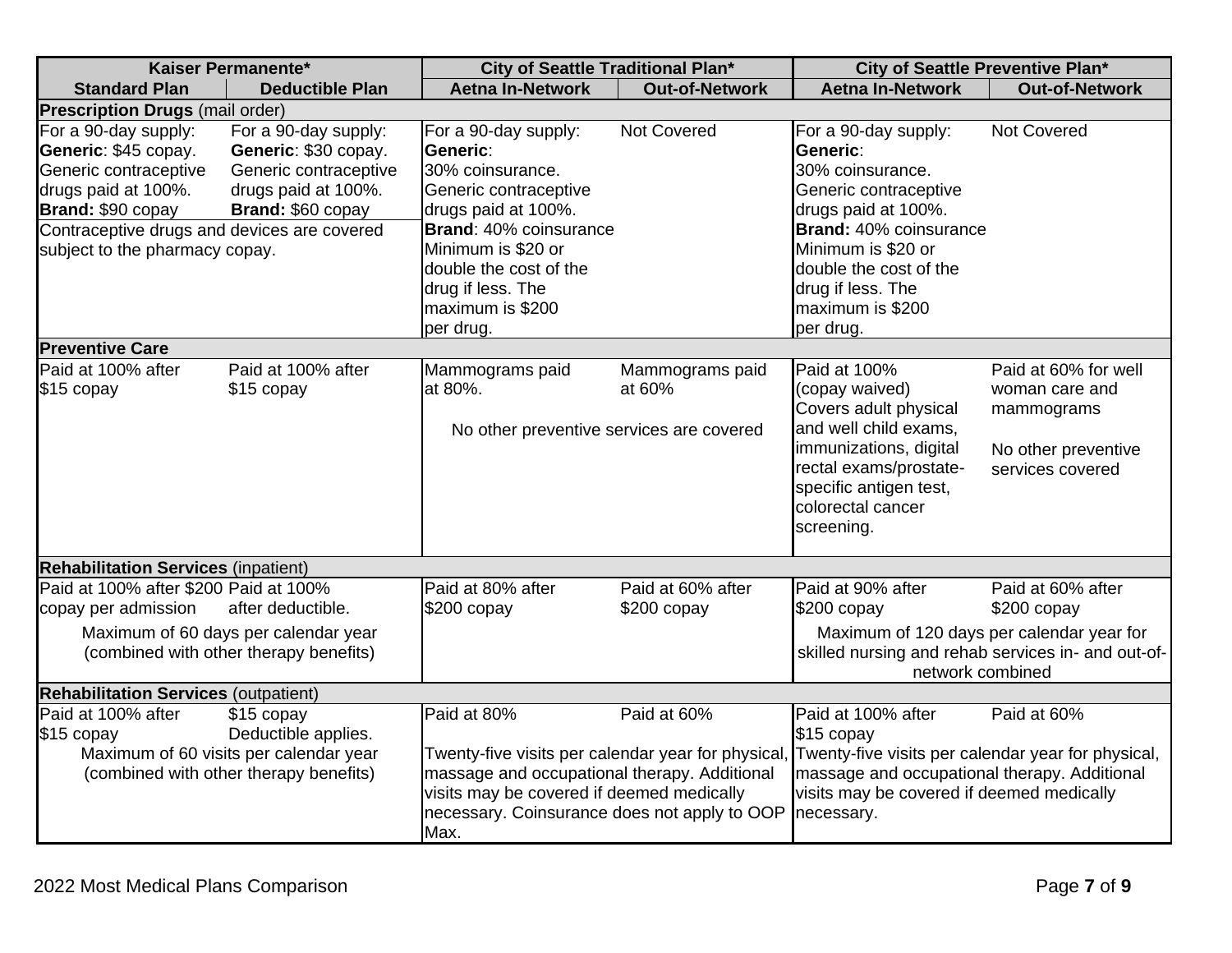| Kaiser Permanente*                       |                                                                                         | City of Seattle Traditional Plan*                                                     |                                           | City of Seattle Preventive Plan*                                                      |                        |
|------------------------------------------|-----------------------------------------------------------------------------------------|---------------------------------------------------------------------------------------|-------------------------------------------|---------------------------------------------------------------------------------------|------------------------|
| <b>Standard Plan</b>                     | <b>Deductible Plan</b>                                                                  | <b>Aetna In-Network</b>                                                               | <b>Out-of-Network</b>                     | <b>Aetna In-Network</b>                                                               | <b>Out-of-Network</b>  |
| <b>Skilled Nursing Facility</b>          |                                                                                         |                                                                                       |                                           |                                                                                       |                        |
| Paid at 100%. 60-day                     | Paid at 100% after                                                                      | Paid at 80% after                                                                     | Paid at 60% after                         | Paid at 90% after                                                                     | Paid at 60% after      |
| maximum per                              | deductible. 60-day                                                                      | $$200$ copay                                                                          | $$200$ copay                              | $$200$ copay                                                                          | $$200$ copay           |
| calendar year.                           | maximum per calendar                                                                    | Maximum of 90 days per calendar year for                                              |                                           | Maximum of 120 days per calendar year for                                             |                        |
|                                          | year.                                                                                   | in- and out-of-network combined                                                       |                                           | rehab services and skilled nursing in- and out-of-                                    |                        |
|                                          |                                                                                         |                                                                                       |                                           | network combined                                                                      |                        |
| <b>Smoking Cessation</b>                 |                                                                                         |                                                                                       |                                           |                                                                                       |                        |
| Paid at 100%                             | Paid at 100%                                                                            | Lifetime maximum of                                                                   | Not covered                               | Smoking cessation                                                                     | Not covered            |
| for individual                           | for individual                                                                          | one 90-day supply                                                                     |                                           | prescription drugs                                                                    |                        |
| or group sessions                        | or group sessions                                                                       | of aids or drugs.                                                                     |                                           | covered subject to 10%                                                                |                        |
| Nicotine replacement therapy included in |                                                                                         | Coinsurance 10%                                                                       |                                           | generic, 20% brand drug                                                               |                        |
| <b>Prescription Drug benefit</b>         |                                                                                         | generic, 20% brand. See                                                               |                                           | coinsurance.                                                                          |                        |
|                                          |                                                                                         | Prescription Drugs.                                                                   |                                           |                                                                                       |                        |
| <b>Spinal Manipulations</b>              |                                                                                         |                                                                                       |                                           |                                                                                       |                        |
| Paid at 100% after                       | \$15 copay.                                                                             | Paid at 80%                                                                           | Paid at 60%                               | Paid at 100% after                                                                    | Paid at 60%            |
| \$15 copay                               | Deductible applies.                                                                     |                                                                                       |                                           | \$15 copay                                                                            |                        |
|                                          |                                                                                         |                                                                                       |                                           |                                                                                       |                        |
|                                          | Self-referral to Kaiser Permanente designated<br>providers. Must meet Kaiser Permanente | Maximum of 10 visits per calendar year<br>for in-network and out-of-network combined. |                                           | Maximum of 20 visits per calendar year<br>for in-network and out-of-network combined. |                        |
|                                          | protocol. Maximum of 10 visits per calendar year.                                       |                                                                                       |                                           |                                                                                       |                        |
| <b>Sterilization Procedures</b>          |                                                                                         |                                                                                       |                                           |                                                                                       |                        |
|                                          | Inpatient: Paid at 100% Inpatient: Paid at 100%                                         | Inpatient: Paid at                                                                    | Inpatient: Paid at 60% Inpatient: Paid at |                                                                                       | Inpatient: Paid at 60% |
| after \$200 copay                        |                                                                                         | 80% after \$200 copay                                                                 | after \$200 copay                         | 90% after \$200 copay                                                                 | after \$200 copay      |
|                                          |                                                                                         |                                                                                       |                                           |                                                                                       | Outpatient: Paid       |
| Outpatient: Paid at                      | Outpatient: \$15 copay                                                                  | Outpatient: Paid at 80%                                                               | <b>Outpatient: Paid</b>                   | Outpatient: Paid at 90%                                                               | at 60%                 |
| 100% after \$15 copay                    | Deductible applies                                                                      |                                                                                       | at 60%                                    |                                                                                       |                        |
| <b>Temporomandibular Joint Services</b>  |                                                                                         |                                                                                       |                                           |                                                                                       |                        |
| Covered as any                           | Covered as any                                                                          | Covered as any                                                                        | Covered as any                            | Covered as any                                                                        | Covered as any         |
| other service;                           | other service;                                                                          | other service;                                                                        | other service;                            | other service;                                                                        | other service;         |
| copays/coinsurance                       | copays/coinsurance                                                                      | copays/coinsurance                                                                    | copays/coinsurance                        | copays/coinsurance                                                                    | copays/coinsurance     |
| depend on type and                       | depend on type and                                                                      | depend on type and                                                                    | depend on type and                        | depend on type and                                                                    | depend on type and     |
| location of service                      | location of service                                                                     | location of service                                                                   | location of service                       | location of service                                                                   | location of service    |
| provided.                                | provided.                                                                               | provided.                                                                             | provided.                                 | provided.                                                                             | provided.              |
|                                          |                                                                                         |                                                                                       |                                           |                                                                                       |                        |
|                                          |                                                                                         | \$5,000 lifetime maximum for non-surgical                                             |                                           | \$5,000 lifetime maximum for non-surgical                                             |                        |
|                                          |                                                                                         | services in- and out-of-network combined                                              |                                           | services in- and out-of-network combined                                              |                        |